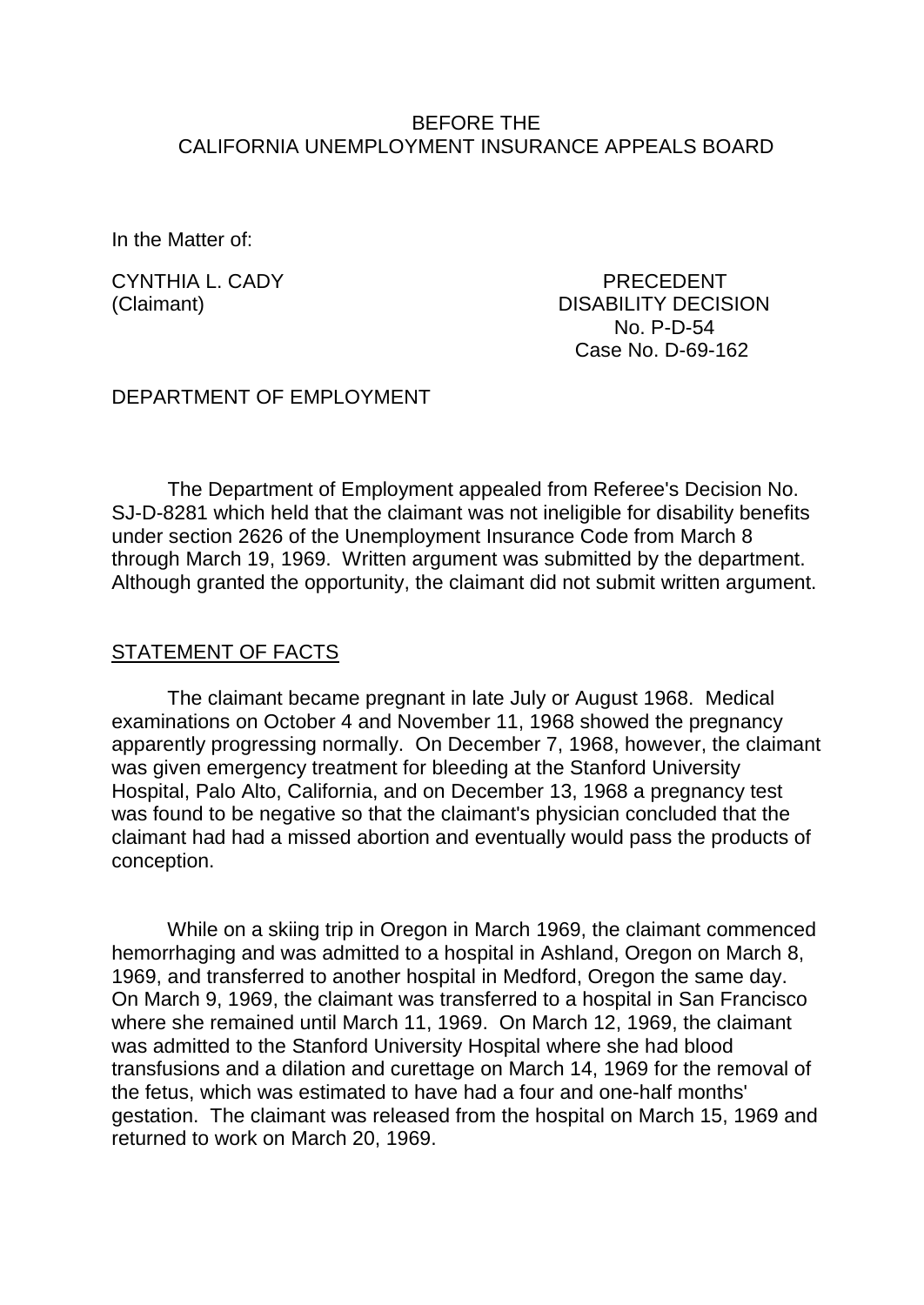The claimant filed a claim for unemployment compensation disability benefits with the Department of Employment for the period March 8 through March 19, 1969. The department denied such benefits beginning March 8, 1969 under section 2626 of the code on the ground that the disability was due to illness or injury caused by or arising in connection with pregnancy.

The question before us for consideration is whether the claimant's pregnancy terminated within the meaning of that term in section 2626 of the code sometime in December 1968, when the fetus no longer continued to have life, or on March 14, 1969, when the fetus was surgically removed from the claimant's body.

# REASONS FOR DECISION

Section 2626 of the Unemployment Insurance Code provides as follows:

"2626. 'Disability' or 'disabled' Includes both mental or physical illness and mental or physical injury. An individual shall be deemed disabled in any day in which, because of his physical or mental condition, he is unable to perform his regular or customary work. In no case shall the term 'disability' or 'disabled' include any injury or illness caused by or arising in connection with pregnancy up to the termination of such pregnancy and for a period of 28 days thereafter."

Neither the Unemployment Insurance Code nor the authorized regulations pertaining thereto define the term "pregnancy" or the termination thereof. The wording of section 2626 of the code is " . . . any injury or illness caused by or arising in connection with pregnancy. . . ." Such words are broad and inclusive and indicate a legislative intent to make "pregnancy" a distinct exception to the general term "disability."

In Clark v. California Employment Stabilization Commission (1958), 166 Cal. App. 2d 326, 332 P. 2d 716 (hearing denied by Supreme Court), the California District Court of Appeal held that in providing the classification excluding illness or injury arising out of pregnancy from disability covered by the statute, the legislature acted within the scope of its constitutional power and that its action was not arbitrary or unreasonable and was germane to the legislation of which it was a part.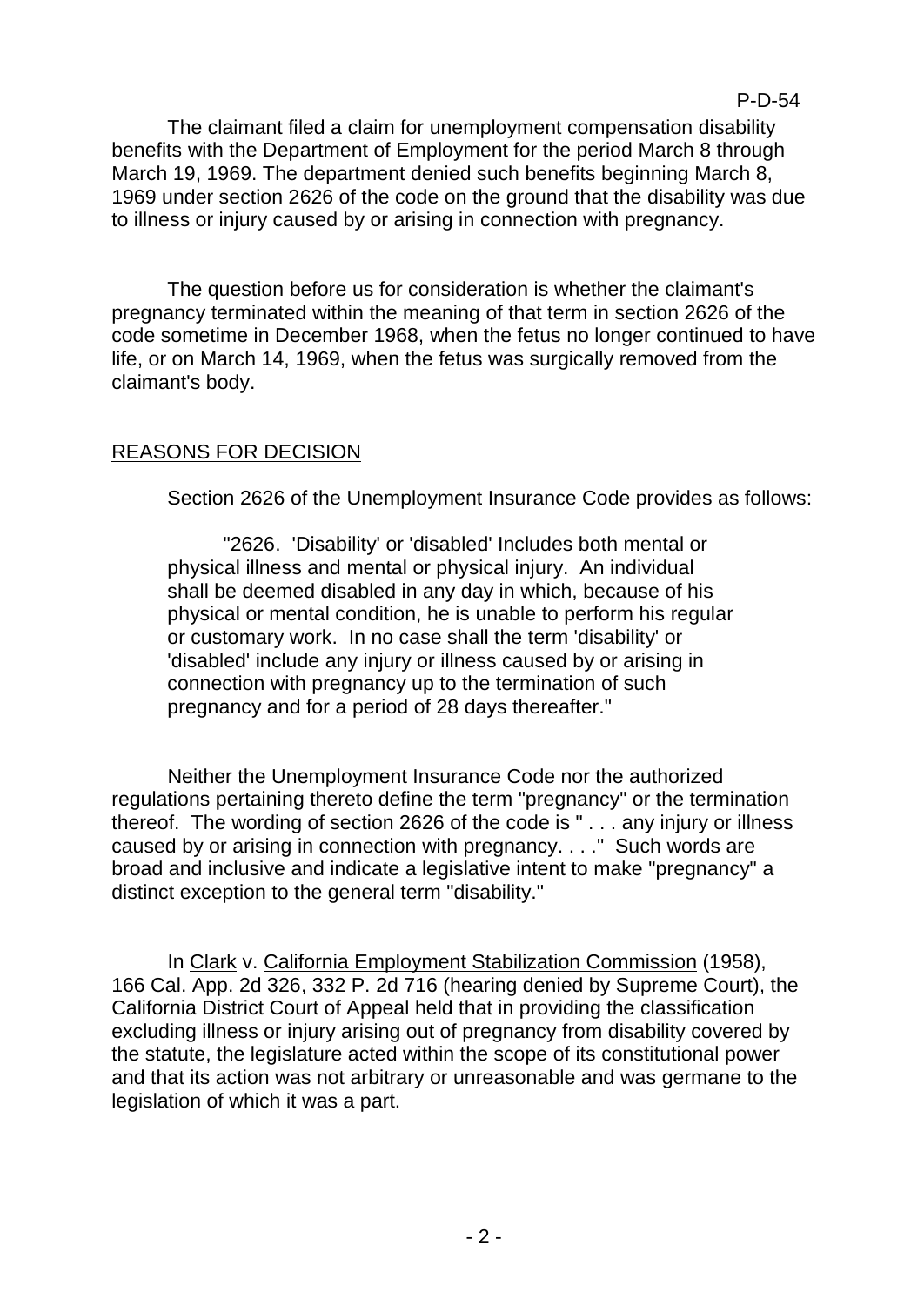Medical authorities have defined the term "pregnancy" as " . . . the state of the female after conception until the birth of the child." (Stedman's Medical Dictionary, 21st Edition (1966)) and "The condition of being with child; gestation." (Dorland, The American Illustrated Medical Dictionary, 20th Edition (1947))

Judicial authorities have defined the term "pregnancy" in connection with the criminal laws on abortion. The California cases on abortion do not assist us in deciding when pregnancy terminates because under present California statutes on abortion pregnancy of the woman is not material (Rinker v. State Board of Medical Examiners (1943), 59 Cal. App. 2d 222, 138 P. 2d 403 (hearing denied by Supreme Court); and People v. Ramsey (1948), 83 Cal. App. 2d 707, 189 P. 2d 802 (hearing denied by Supreme Court)). Research has failed to disclose any earlier cases dealing with this problem prior to the 1937 amendment of the California Penal Code section on abortion.

In other jurisdictions where "pregnancy" is a material factor under the criminal abortion laws, the courts have generally held that a woman is pregnant from the time of conception until birth of the child or actual expulsion of the fetus and make no distinction between a live or dead fetus. Vitality of the fetus has been considered material only under the particular wording or interpretation of the law or on the question of whether the act was necessary to preserve life (1 Am. Jur. 2d Abortion § 5 Pregnancy and Quickening; 1 C.J.S. Abortion § 6 Pregnancy and Quickening, c. Dead Fetus; Anderson v. Commonwealth (1950), 190 Va. 665, 58 S.E. 2d 72, 16 A.L.R. 2d 942 and notes in 16 A.L.R. 2d 951 and 46 A.L.R. 2d 1400; Territory v. Young (1945), 37 Hawaii 150; Lee v. Metropolitan Life Insurance Co. (1936), 180 S.C. 475, 186 S.E. 376; Wilbanks v. State (1930), 41 Ga. App. 268, 152 S.E. 619; Gray v. State (1915), 77 Tex. Crim. 221, 178 S.W. 337; and Commonwealth v. Surles (1895), 165 Mass. 59, 42 N.E. 502).

Many of these decisions quote with approval and rely upon the very well reasoned decision of the Vermont Supreme Court in State v. Howard (1859), 32 Vt. 380, 78 Am. Dec. 605, where the court held that it was not essential to the terms pregnancy or being "pregnant with child" under the Vermont abortion statute that the embryo should have quickened or that the child should still be alive. The court stated in part at pages 400-403: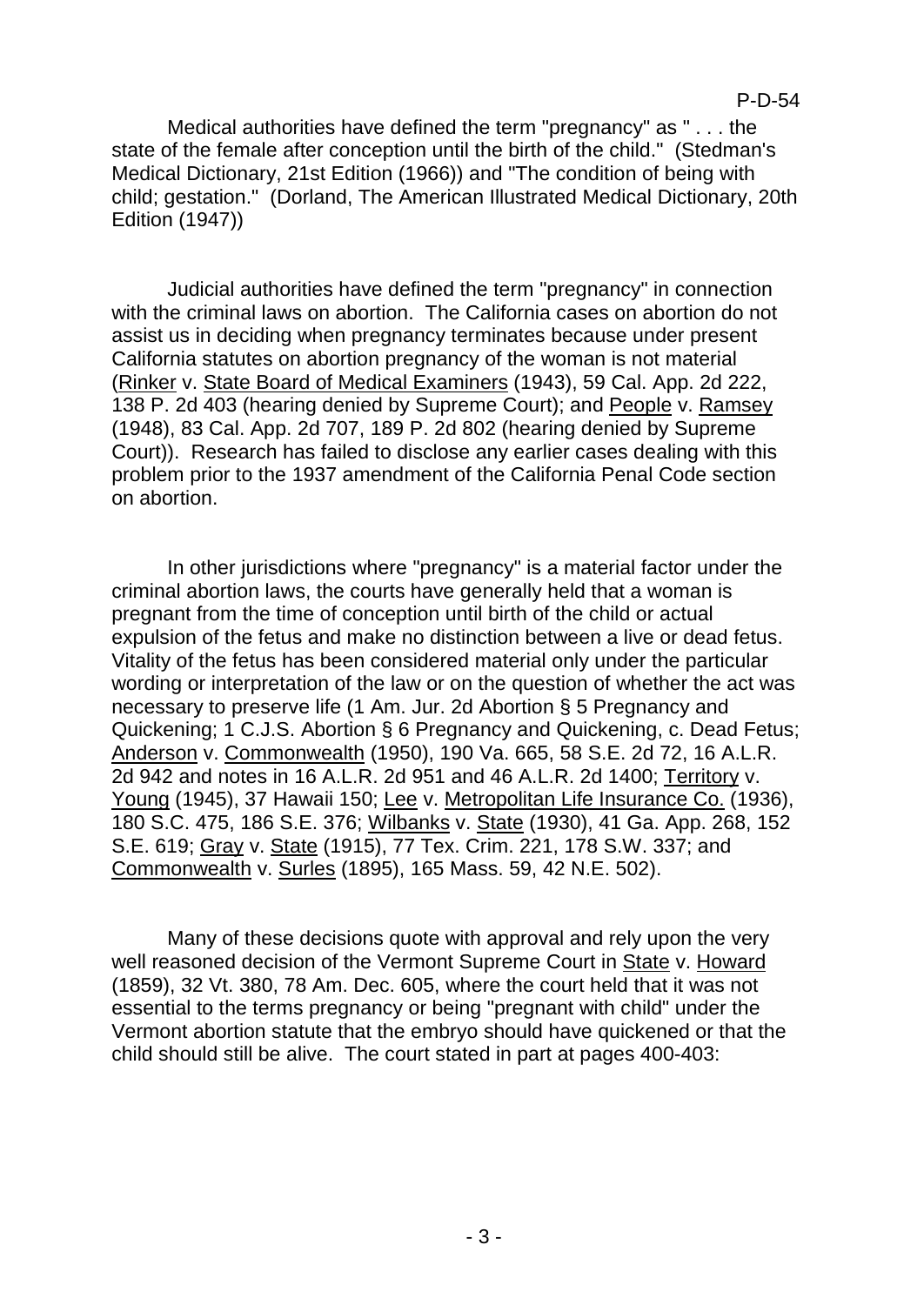". . . The general form of expression 'pregnant with child,' seems to have been used to escape all question of this kind and have it clearly apply to every stage of pregnancy, from the earliest conception; and if so, we see no reason why it should not extend through its entire term, until the actual expulsion of the foetus. For it will not be claimed that, strictly speaking, the pregnancy ceases until this event. We think, therefore, that there is no good ground to claim that the mother, after conception, ceases to be pregnant with the child until its actual expulsion from the uterus."

\* \* \*

". . . And although, in the majority of instances, it [miscarriage] occurs in consequence of the destruction of the life of the foetus, where otherwise it would have been born alive, this is not of the essence of the act any more than the life of the child is necessary to a birth. And it cannot be questioned that a child, brought into the world in the course of nature without life, but at the end of the full period of gestation, may properly enough be said to be born, or still born, or born dead, and that this form of expression is strictly accurate, both in legal and popular language.

"We cannot, therefore, regard the term 'miscarriage' as necessarily implying the continued life of the foetus. . . .'

". . . We think the mother is with child, whether the child be dead or alive, until the actual miscarriage by the expulsion of the foetus. We are aware that some of the text writers upon medical jurisprudence speak of the 'procuring a miscarriage' as the premature destruction of the foetus. This being the mode by which a miscarriage is produced, it may, by a figure of speech, be put for the thing itself in a loose mode of speech. But in careful language we always discriminate between the cause and the consequence. The miscarriage itself is nothing more than the premature expulsion of the foetus, and so the text writers generally speak of it, unless under a figure. The death of the foetus is no more the actual miscarriage than the maturity of the child is the actual birth. Either consequence must follow, and is therefore not identical with its corresponding antecedent."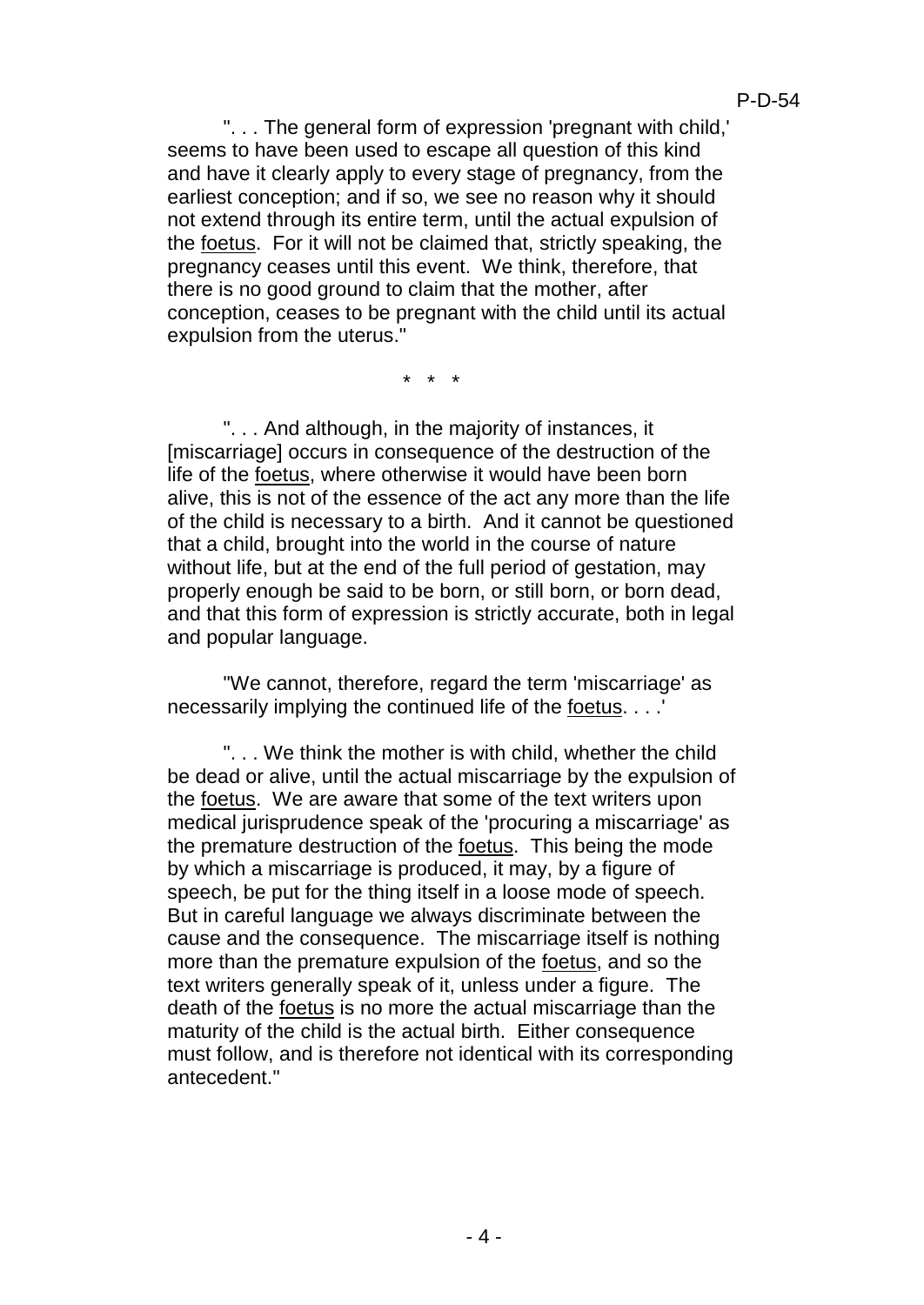Under California law, "A child conceived, but not yet born, is deemed an existing person . . . ." (California Civil Code, section 29, and California Penal Code, section 270) As pointed out by the Vermont court, however, the fact that such a "person" ceases to have vitality does not complete the

process of pregnancy any more than the full maturity of the child before actual birth, or the passage of the full period of gestation, for even then the child may be stillborn.

In following the reasoning of the Vermont court in Territory v. Young, supra, the Supreme Court of the then Territory of Hawaii stated at page 160:

"While the term 'with child' similarly as the adjective 'pregnant' ordinarily denotes vitality of the fetus, it also connotes a physical condition following conception and continuing until expulsion or delivery, irrespective of whether the fetus prior to expulsion has lost its vitality so that it could not mature into a living child. The adjective 'pregnant' has been so construed. Nor do the definitions and connotations of the noun 'miscarriage' exclude abortions of feti which prior to expulsion have lost their vitality so that they could not mature into living children. On the contrary, according to its ordinarily accepted meaning it has reference to premature birth, either spontaneous or induced, irrespective of the prior vitality of the fetus."

This board previously held in Disability Decision No. 368 that pregnancy did not terminate within the meaning of section 201 of the Unemployment Insurance Act, now section 2626 of the Unemployment Insurance Code, until the fetus was actually expelled, even though the fetus had ceased to have vitality several months earlier. We have reexamined the authorities in the field and reaffirm our position in this matter. Therefore we hold in the present case that the claimant's pregnancy did not terminate until the fetus was expelled on or about March 14, 1969, and benefits must be denied during the period for which the claimant claimed disability benefits from March 8, 1969 through March 19, 1969.